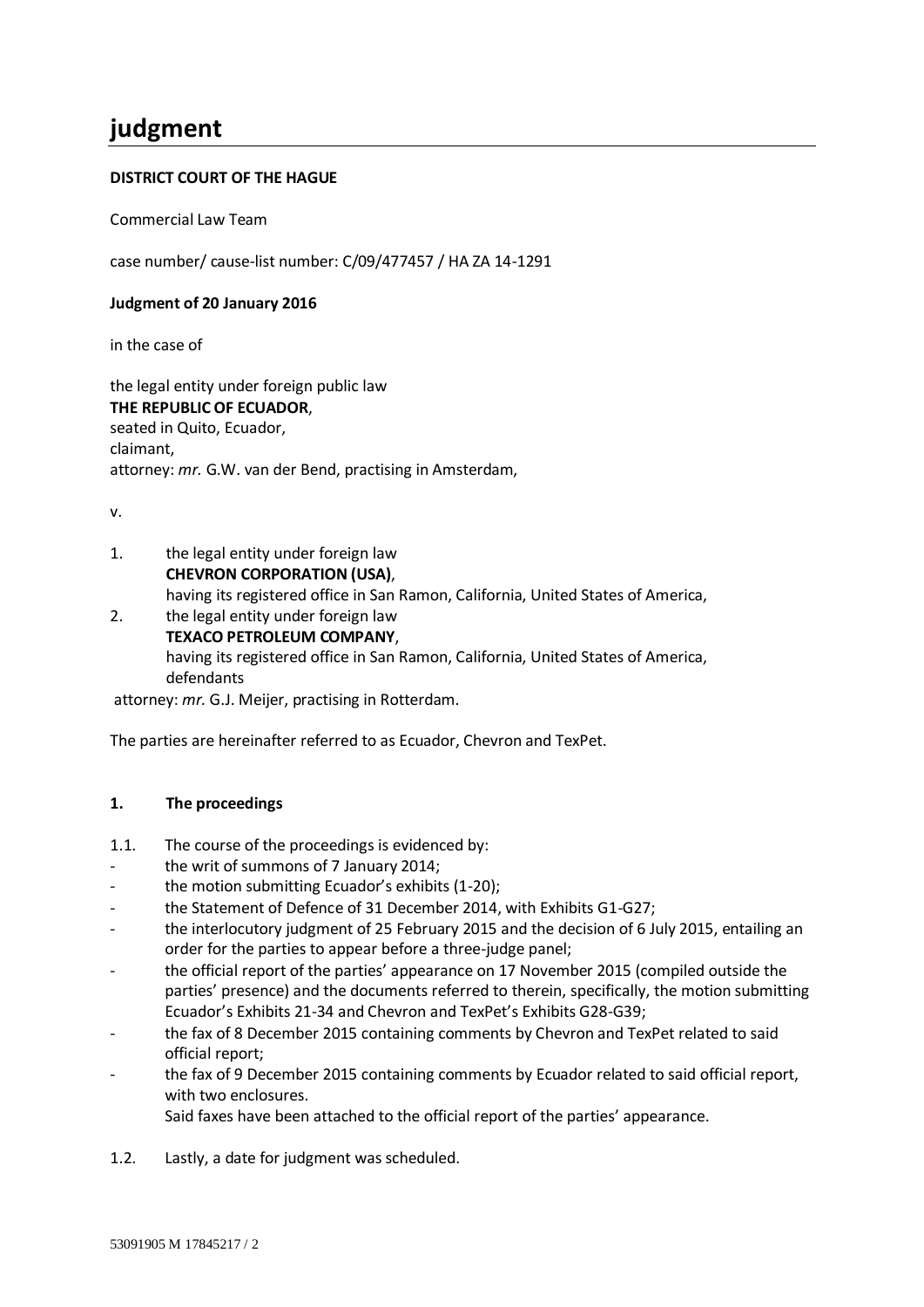## **2. The facts**

- 2.1 In 1964, Ecuador granted concessions to TexPet and the Ecuadorian Gulf Oil Company for the exploration and extraction of oil in Ecuador's Amazon region. That same year, the latter two parties agreed to contribute their concessions to a consortium. Following renegotiations, concessions were granted to these parties with regard to part of the aforementioned Amazon region, specifically the Oriente region, in which respect a concession agreement (hereinafter: the Concession Agreement) was signed on 16 August 1973. The expiration date of the Concession Agreement was 6 June 1992. In the years following 1973, the (majority) stake of the Ecuadorian Gulf Oil Company was gradually taken over by the state-owned Ecuadorian Corporation Estatal Petrolera Ecuatoriana (hereinafter: PetroEcuador). In 1990 TexPet, which until then had performed the activities of the consortium, transferred the management to a subsidiary of PetroEcuador. The Concession Agreement ended on 6 June 1992 due to the expiry of its term.
- 2.2 In 1993, the United States of America and Ecuador entered into a Bilateral Investment Treaty known as "*The Treaty between the United States of America and the Republic of Ecuador concerning the Encouragement and Reciprocal Protection of Investment"* (hereinafter: BIT), which entered into force on 11 May 1997. The objective of the BIT is to encourage and protect investments made by investors of one party to the treaty in the territory of the other party to the treaty.

In so far as relevant in these proceedings, the text of the BIT reads as follows:

*"The United States of America and the Republic of Ecuador (hereinafter the "Parties"); Desiring to promote greater economic cooperation between them, with respect reinvestment by nationals and companies of one Party in the territory of the other Party; Recognizing that agreement upon the treatment to be accorded such investment will stimulate the flow of private capital and the economic development of the Parties; Agreeing that fair and equitable treatment of investment is desirable in order to maintain a stable framework for investment and maxim effective utilization of economic resources; Recognizing that the development of economic and business ties can contribute to the well-being.*

*Have agreed as follows: […]*

*Article 1*

*1. For the purposes of this Treaty,*

*(a) "investment" means every kind of investment in the territory of one Party owned or controlled directly or indirectly by nationals or companies of the other Party, such as equity, debt, and service and investment contracts; and includes:* 

*(i) tangible and intangible property, including rights, such as mortgages, liens and pledges;* 

*(ii) a company or shares of stock or other interests in a company or interests in the assets thereof;*

*(iii) a claim to money or a claim to performance having economic value, and associated with an investment;*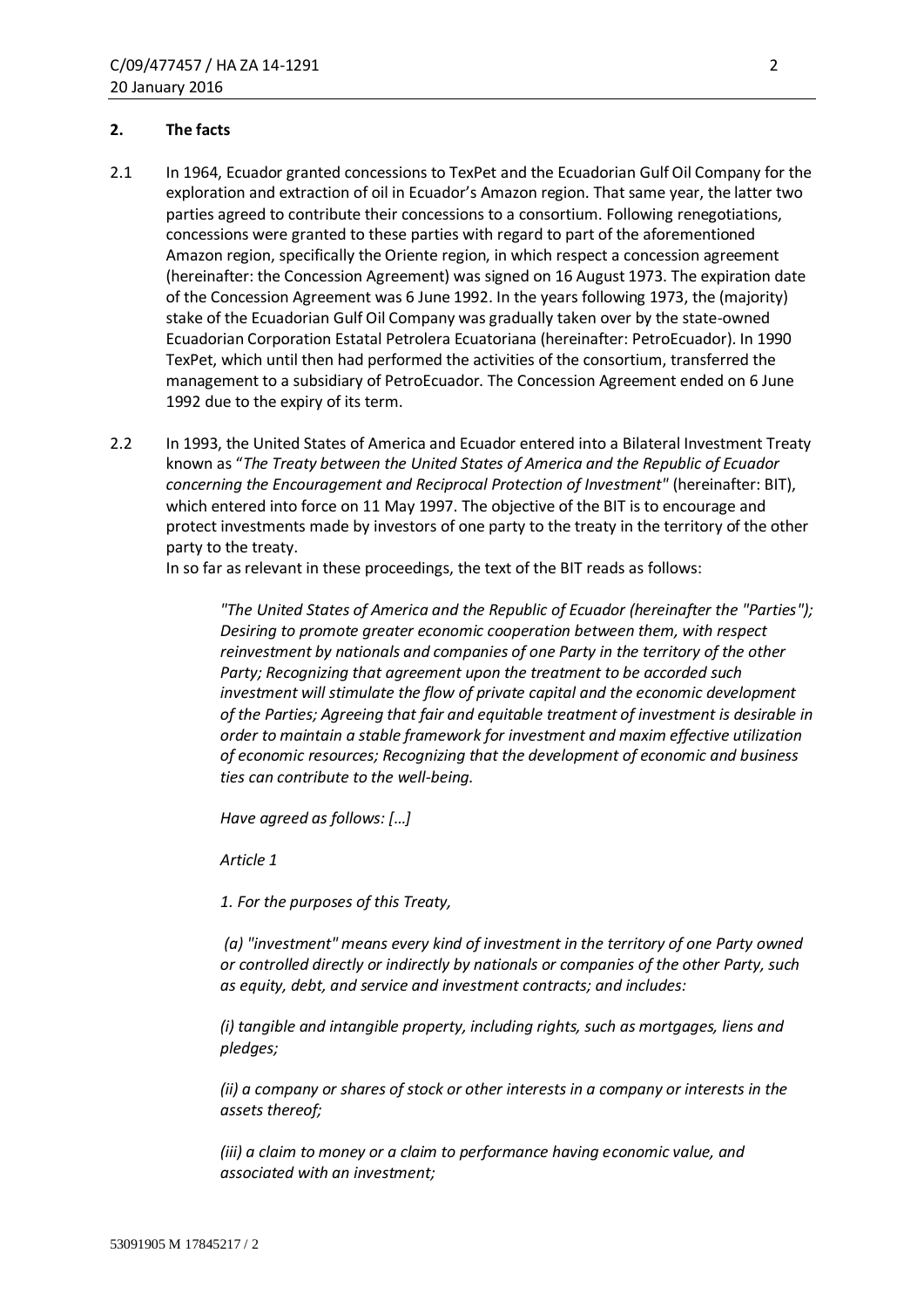*(iv) intellectual property which includes, inter alia, rights relating to: literary and artistic works, including sound recordings; inventions in all fields of human endeavor; industrial designs; semiconductor mask works; trade secrets, know-how, and confidential business information; and trademarks, service marks, and trade names; and* 

*(v) any right conferred by law or contract, and any license and permits pursuant to law;* 

*3. Any alteration of the form in which assets are invested or reinvested shall not affect their character as investment.*

# *Article II […]*

*3. (a) [...]*

*(b) Neither Party shall in any way impair by arbitrary or discriminatory measures the management, operation, maintenance, use, enjoyment, acquisition, expansion, or disposal of investments. For purposes of dispute resolution under Articles VI and VII, a measure may be arbitrary or discriminatory notwithstanding the fact that a party has had or has exercised the opportunity to review such measure in the courts or administrative tribunals of a Party.*

*[…]*

*7. Each Party shall provide effective means of asserting claims and enforcing rights with respect to investment, investment agreements, and investment authorizations.*

# *[…]*

*Article VI* 

*1. For the purposes of this Article, an investment dispute is a dispute between a Party and a national or company of the other Party arising out of or relating to (a) an investment agreement between that Party and such national or company; (b) [...]; or (c) an alleged breach of any right conferred or created by this Treaty with respect to an investment.*

*[…]*

*4. Each Party hereby consents to the submission of any investment dispute for settlement by binding arbitration in accordance with the choice specified in the written consent of the national of company [...] Such consent, together with the written consent of the national or company [...] shall satisfy the requirement for: (a) written consent of the panties to the dispute […]; and* 

*(b) an "agreement in writing"* 

*[...].*

*Article XII* 

*1. This Treaty [..] shall apply to investments existing at the time of entry into force as well as to investments made or acquired thereafter. [...]"* 

2.3 On 4 May 1995, Ecuador, PetroEcuador and TexPet entered into an agreement entitled "*Contract for Implementing of Environmental Remedial Work and Release from Obligations, Liability and Claims*" (hereinafter: the 1995 Settlement Agreement).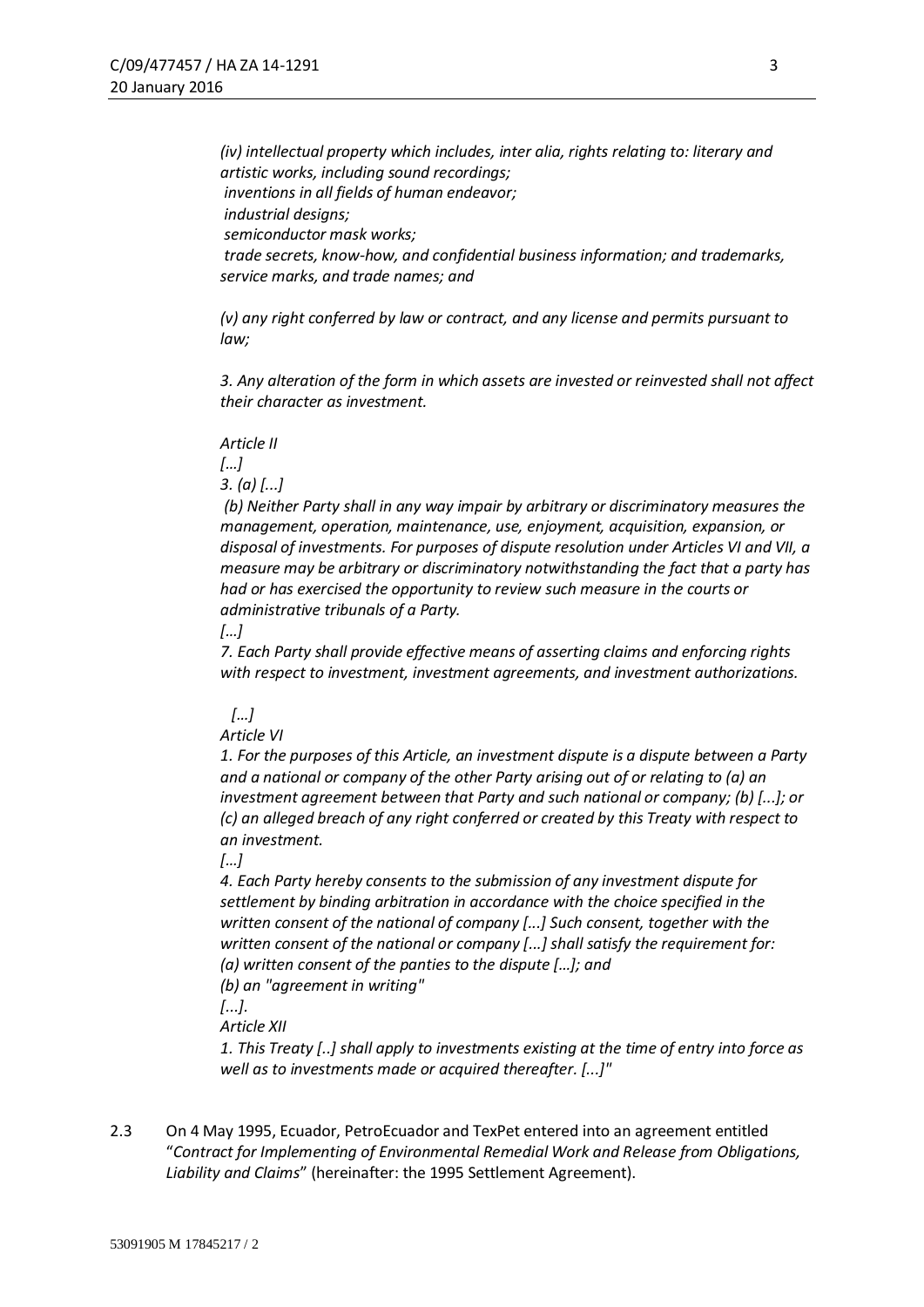To the extent relevant, Clause 5.1 of this Agreement reads as follows:

*"On the execution date of this Contract, and in consideration of TexPet 's agreement to perform the Environmental Remedial Work in accordance with the Scope of Work [...] and the Remedial Action Plan, the Government and PetroEcuador shall hereby release, acquit and forever discharge Texpet, Texaco Petroleum Compagny, [...] Texaco, Inc., and all their respective agents, servants, employees, officers, directors [...] beneficiaries, successors, predecessors, principals and subsidiaries (hereinafter referred to as "The Releasees") of all the Government 's and PetroEcuador 's claims against the Releasees for Environmental Impact arising from the Operations of the Consortium, except for those related to the obligations [..] of the Scope of Work, which shall be released as the Environmental Remedial Work is performed to the satisfaction of the Government and PetroEcuador [...] ".*

Clause 9.4 of this Agreement reads as follows:

*"Benefits for Third Parties — This Contract shall not be construed to confer any benefit on any third party not a Party to this Contract, nor shall it provide any rights to such third party to enforce its provisions."*

- 2.4 On 30 September 1998, an agreement (hereinafter: 1998 Final Release) was signed on behalf of Ecuador, PetroEcuador and TexPet, which states, in so far as relevant: "*In accordance with that agreed in the [1995 Settlement Agreement] the Government and PetroEcuador proceed to release, absolve and discharge [The Releasees] forever from any liability and claims by the Government of the Republic of Ecuador, PetroEcuador and its Affiliates, for items related to the obligations assumed by TexPet in the aforementioned Contract, which has been fully performed by TexPet, within the framework of that agreed with the Government and PetroEcuador".*
- 2.5 Chevron has been indirect shareholder of TexPet since 2001.
- 2.6 In May 2003, a number of Ecuadorian citizens instituted proceedings before the Court of Lago Agrio in Ecuador against Chevron (hereinafter: the Lago Agrio proceedings), contending that TexPet's oil production activities had polluted the environment in the Oriente region. By judgment of 14 February 2011, Chevron was ordered to pay these citizens (hereinafter: the Lago Agrio claimants) damages of USD 8.6 billion and to pay punitive damages of another USD 8.6 billion if TexPet did not offer its apologies within fifteen days. TexPet was also ordered to pay legal costs in the amount of ten percent of USD 8.6 billion. On appeal, this order was upheld by judgment of 3 January 2012. By judgment of 12 November 2013, the Ecuadorian Supreme Court upheld this order in cassation, on the understanding that the order to pay punitive damages be set aside.
- 2.7 In a Notice of Arbitration dated 23 September 2009, Chevron and TexPet instituted arbitration proceedings against Ecuador based on the BIT. The following claims (Request for Relief) were formulated in the Notice of Arbitration:

*"(1) A declaration that under the [...] investment agreements, Claimants have no liability or responsibility for environmental impact [...] or for performing any further environmental remediation arising out of the former Consortium that was jointly*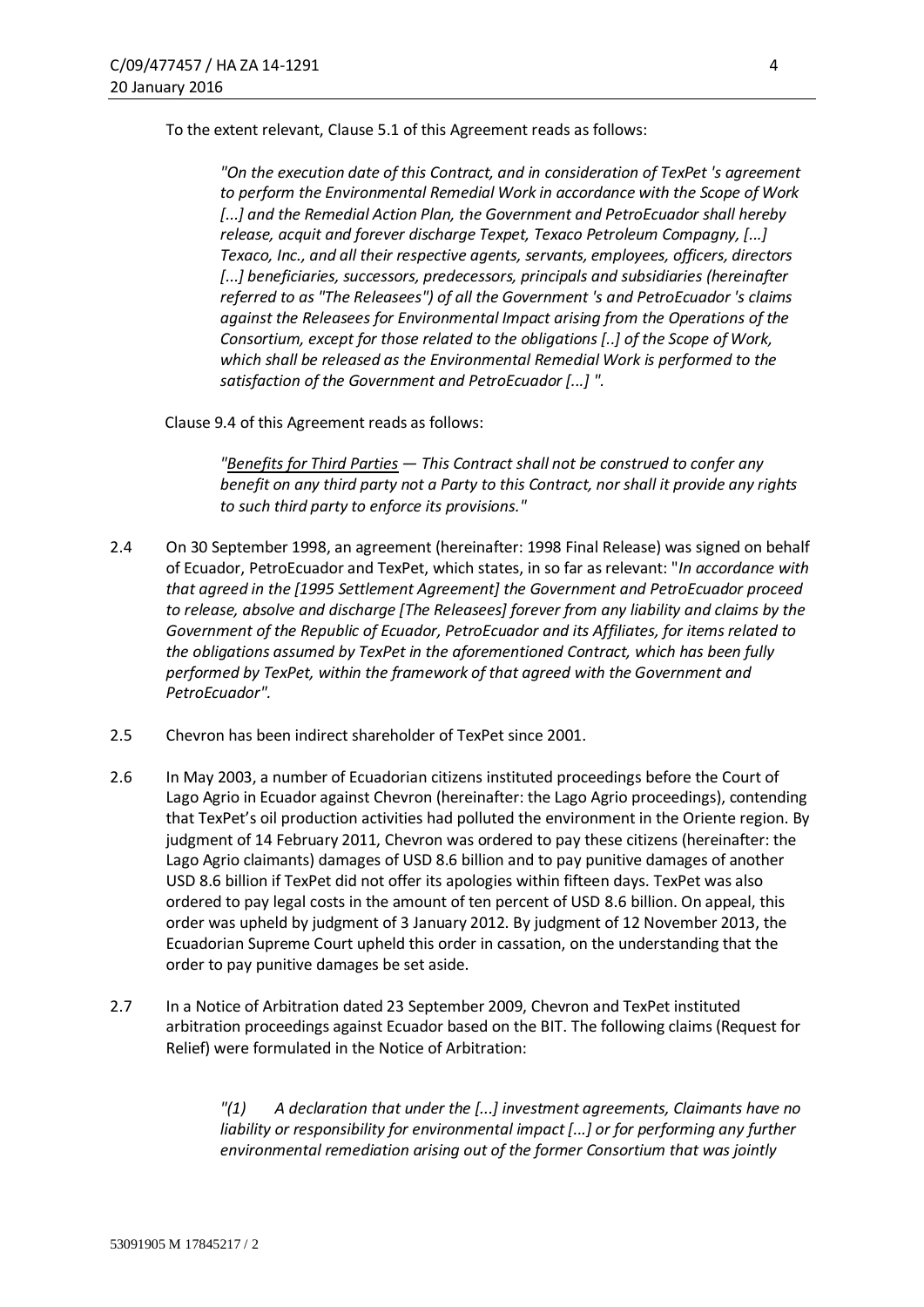*owned by TexPet and Ecuador, or under the expired Concession Contract between TexPet and Ecuador;*

*(2) A declaration that Ecuador has breached the [...] investment agreements and the [...] BIT […];*

*(3) An order and award requiring Ecuador to inform the court in the Lago Agrio Litigation that TexPet, its parent company, affiliates, and principals have been released from all environmental impact arising out of the former Consortium's activities and that Ecuador and PetroEcuador are responsible for any remaining and future remediation work;*

*(4) A declaration that Ecuador or PetroEcuador is exclusively liable for any judgement that may be issued in the Lago Agrio Litigation;*

*(5) An order and award requiring Ecuador to indemnify, protect and defend Claimants in connection with the Lago Agrio Litigation, including payment to Claimants of all damages that may be awarded against Chevron in the Lago Agrio Litigation;*

*(6) An award for all damages caused to Claimants, including in particular all costs including attorneys' fees incurred by Claimants in defending the Lago Agrio Litigation and the criminal indictments;*

*(7) An award of moral damages to compensate Claimants for the nonpecuniary harm that they have suffered due to Ecuador 's outrageous and illegal conduct; (8) An award to Claimants of all costs associated with this proceeding, including attorneys' fees;*

*(9) An award of both pre- and post-award interest until the date of payment; and*

*(10) Any other relief that the tribunal deems just and proper."*

- 2.8 In the arbitration that followed (hereinafter: the Arbitration), conducted in accordance with the *Arbitration Rules of the United Nations Commission on International Trade Law* (UNCITRAL Rules 1976), the following individuals were appointed as arbitrators: V.V. Veeder QC (Presiding Arbitrator), Prof. Alan Vaughan Lowe QC and Dr. Horacio A. Grigera Naón (hereinafter collectively referred to as the Tribunal). The Tribunal designated The Hague as the seat of arbitration.
- 2.9 After Chevron and TexPet had sought interim measures in early April 2010 and a debate had been conducted between the parties, the Tribunal ordered in the First Interim Award on Interim Measures of 25 January 2012 (hereinafter: the First Interim Award), inter alia, that Ecuador should take "*all measures at its disposal to suspend or cause to be suspended the enforcement or recognition within and without Ecuador of any judgement against [Chevron] in the Lago Agrio Case."*
- 2.10 In the Second Interim Award on Interim Measures of 16 February 2012 (hereinafter: the Second Interim Award), the Tribunal ordered, inter alia, as follows:

*"[...] the Tribunal hereby orders:* 

*(i) [Ecuador] (whether by its judicial, legislative or executive branches) to take all measures necessary to suspend or cause to be suspended the enforcement and recognition within and without Ecuador of the judgements [...] of 3 January 2012 and [...] of 14 February 2011 against [Chevron] in the Ecuadorian legal proceedings known as "the Lago Agrio Case"; (ii) in particular, without prejudice to the generality of the foregoing, such measures to preclude any certification by [Ecuador] that would cause the said judgements to be enforceable against [Chevron] ".*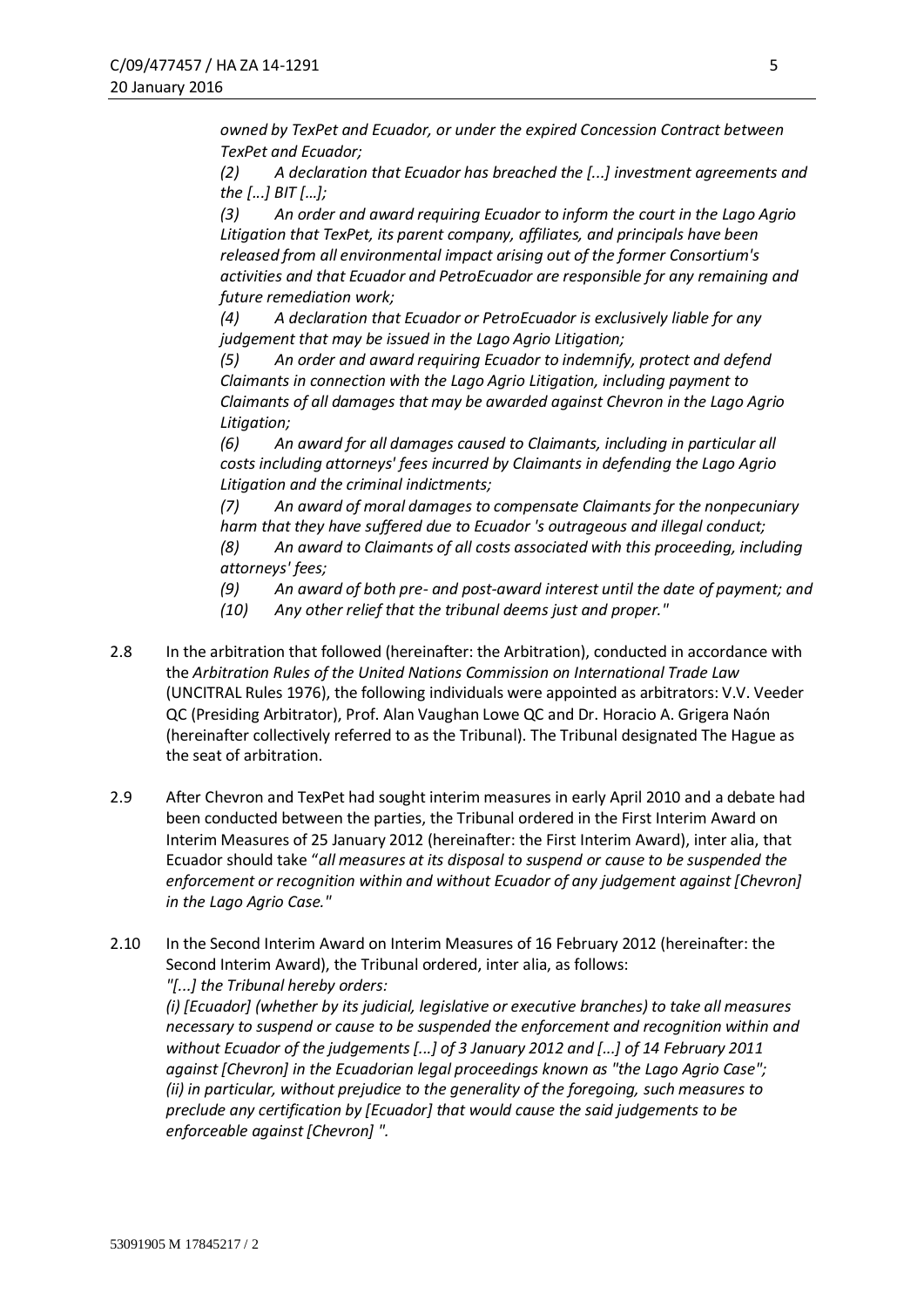- 2.11 In the Third Interim Award on Jurisdiction and Admissibility of 27 February 2012 (hereinafter: the Third Interim Award), the Tribunal commented on its jurisdiction and rejected the defences conducted by Ecuador in that respect.
- 2.12 In the Fourth Interim Award on Interim Measures of 7 February 2013 (hereinafter: the Fourth Interim Award), the Tribunal decided, inter alia, as follows: *"The Tribunal declares that [Ecuador] has violated the First and Second Interim Awards under the Treaty, the UNCITRAL Rules and international law in regard to the finalisation and enforcement subject to execution of the Lago Agrio Judgement within and outside Ecuador, including (but not limited to) Canada, Brazil and Argentina."*
- 2.13 In the First Partial Award on Track I of 17 September 2013 (hereinafter: the First Partial Award), the Tribunal held, inter alia, that Chevron and TexPet are both Releasees as referred to in Clause 5.1 of the 1995 Settlement Agreement and that, consequently, both may derive rights on that ground from the latter agreement and the 1998 Final Release and, lastly, that Clause 5 of the 1995 Settlement Agreement does not extend to claims under environmental law for compensation for (future) personal damage, but does extend to diffuse claims under environmental law based on Article 19(2) of the Ecuadorian constitution.
- 2.14 Previously, on 21 December 2006, based on the BIT, Chevron and TexPet had instituted arbitration proceedings against Ecuador. In that arbitration, Chevron and TexPet took the position that Ecuador is liable for the damage they have suffered due to unacceptable delay in the disposal of seven court cases, conducted before Ecuadorian courts, instituted by TexPet against Ecuador. In those arbitration proceedings, Ecuador was ordered to pay damages. Ecuador sought the setting aside of the (interim) awards handed down in said arbitration proceedings (hereinafter: the first setting-aside proceedings). By judgment of 2 May 2012, this District Court denied the claims seeking the setting aside of the (interim) awards (ECLI:NL:RBSGR:2012:BW5493). By judgment of 18 June 2013 in the appeal, the Court of Appeal of The Hague upheld this judgment (ECLI:NL:GHDHA:2013:1940). By judgment of 26 September 2014, the Supreme Court rejected the appeal in cassation lodged by Ecuador against this judgment (ECLI:NL:HR:2014:2837).

### **3. The dispute**

- 3.1 Ecuador is seeking an order from the District Court, to be declared immediately enforceable to the extent possible, setting aside the First Interim Award, the Second Interim Award, the Third Interim Award, the Fourth Interim Award and the First Partial Award, ordering Chevron and TexPet to pay the (subsequent) costs of these proceedings, plus statutory interest as from fourteen days of the date of this judgment.
- 3.2 In summary, Ecuador bases the claims on the following. Ecuador bases the claims seeking the setting aside of said arbitral (interim) awards on the assertions that there is no valid arbitration agreement (3.2.1), that the awards are in violation of public policy (3.2.2) and that the arbitrators did not comply with their mandate (3.3.3).
- 3.2.1 According to Ecuador, despite its non-jurisdiction defence, the Tribunal wrongly declared that it had jurisdiction. The Tribunal was unable to derive its jurisdiction from (Article VI of) the BIT as neither Chevron nor TexPet have an investment in Ecuador that falls within the scope of protection of the BIT. That is because the dispute presented to the arbitrators does not ensue from the investment pursuant to the Concession Agreement terminated in 1992,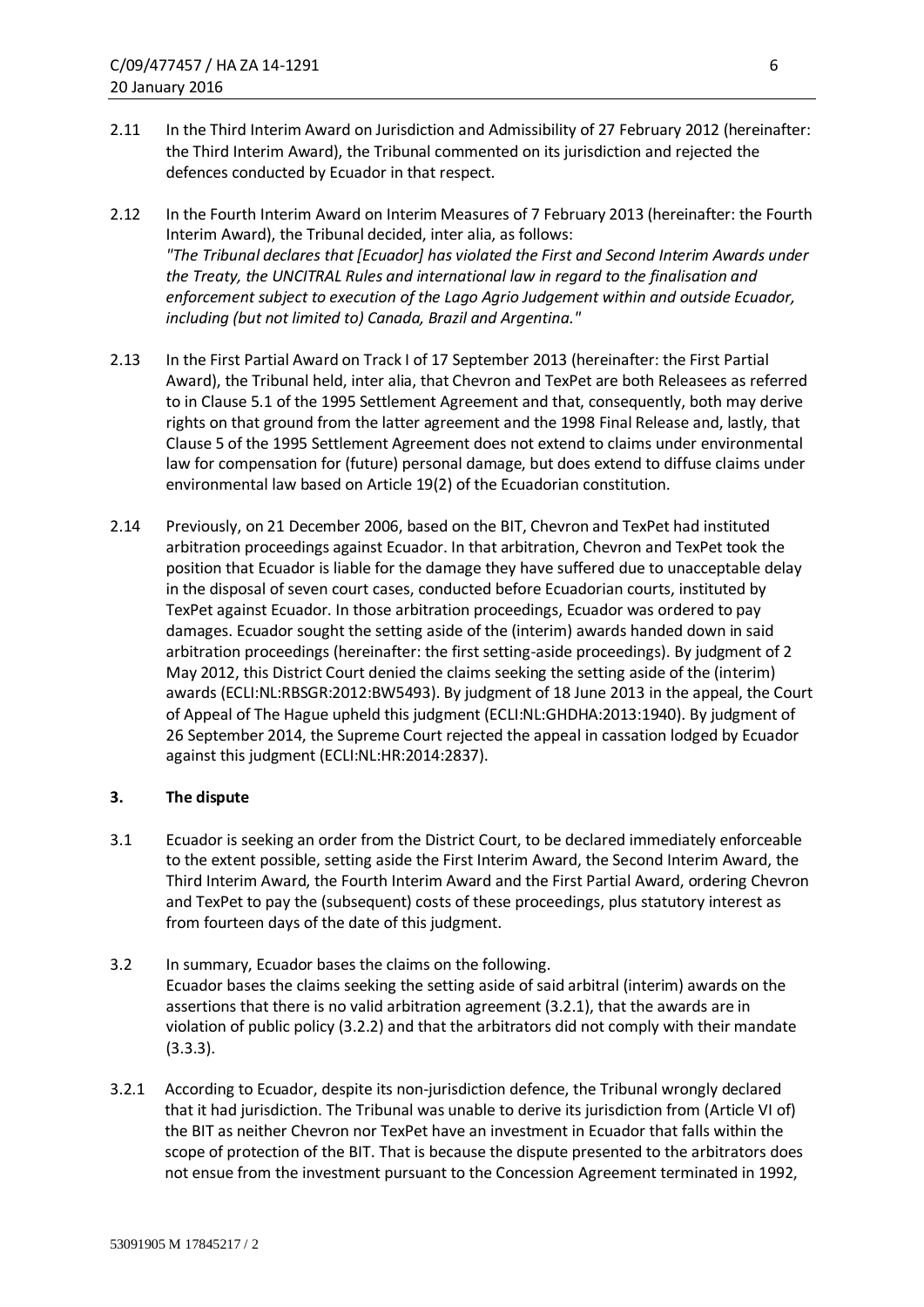but from the Lago Agrio proceedings, the 1995 Settlement Agreement and the 1998 Final Release, none of which are an investment. In this respect, Ecuador also invokes the following:

- The Concession Agreement does not fall under the temporal scope in Article XII(1) of the BIT;
- The Tribunal also wrongly ruled that the investment on the basis of the Concession Agreement is revived by the 1995 Settlement Agreement and the investment also cannot revive because of the Lago Agrio proceedings, proceedings between the Lago Agrio claimants and Chevron, and thus between parties that were not a party to the Concession Agreement and the 1995 Settlement Agreement;
- It is insufficient for the application of Article VI(1), opening words and under (a) of the BIT that the dispute is related to the Concession Agreement; after all, the arbitration dispute ensues solely from the 1995 Settlement Agreement, and the words "relating to" in Article VI(1), opening words, of the BIT logically pertain only to the ground that follows (c) and not to (a);
- The life-span theory is contrary to the text of the BIT and the objective of the BIT as worded in the preamble;
- Being a Releasee pursuant to Clause 5.1 of the 1995 Settlement Agreement is insufficient to be able to accept jurisdiction by virtue of Article VI(1), opening words and under (a) of the BIT. Incidentally, Chevron is not a Releasee pursuant to the 1995 Settlement Agreement and certainly not a party to the Concession Agreement.
- 3.2.2 The Tribunal instructed Ecuador to ensure that the recognition and enforcement of the judgments in the Lago Agrio proceedings handed down by Ecuadorian courts - to which Ecuador is not a party - be suspended both domestically and abroad, and instructed Ecuador not to issue an enforcement certificate. According to Ecuador, by doing so the arbitrators are intervening in the judicial process and wrongly dictating to the Ecuadorian courts and other foreign courts, in an unacceptable manner and, moreover, without substantiation and a proper establishment of relevant facts. All of this leads to a violation of the external independence of the judiciary in Ecuador and the sovereignty and independence of Ecuador. Moreover, the interim measures are disproportionate and unnecessary. According to Ecuador, moreover, the Tribunal subsequently deprived Ecuadorian citizens of the fundamental right to live in a non-polluted environment (cf. Section 2, Article 19 of the Ecuadorian constitution which already applied in 1995) and, on top of that, the Tribunal decided on the rights of the claimants in the Lago Agrio proceedings without said claimants having been heard. This constitutes an unjustified infringement of third-party rights, also because of the Tribunal's decision, which was of general purport, that diffuse environmental claims were not possible because of the 1995 Settlement Agreement.
- 3.2.3 According to Ecuador, the Tribunal's decision on the merits regarding Ecuador's violation of the first two Interim Awards, included in the Fourth Interim Award, is not an interim measure and thus could not be granted by Interim Award. As a result, the arbitrators violated the provisions in Article 26(2) of the UNCITRAL Rules 1976.
- 3.3 Chevron and TexPet conduct a defence.
- 3.4 In so far as relevant, the parties' assertions will be discussed in more detail below.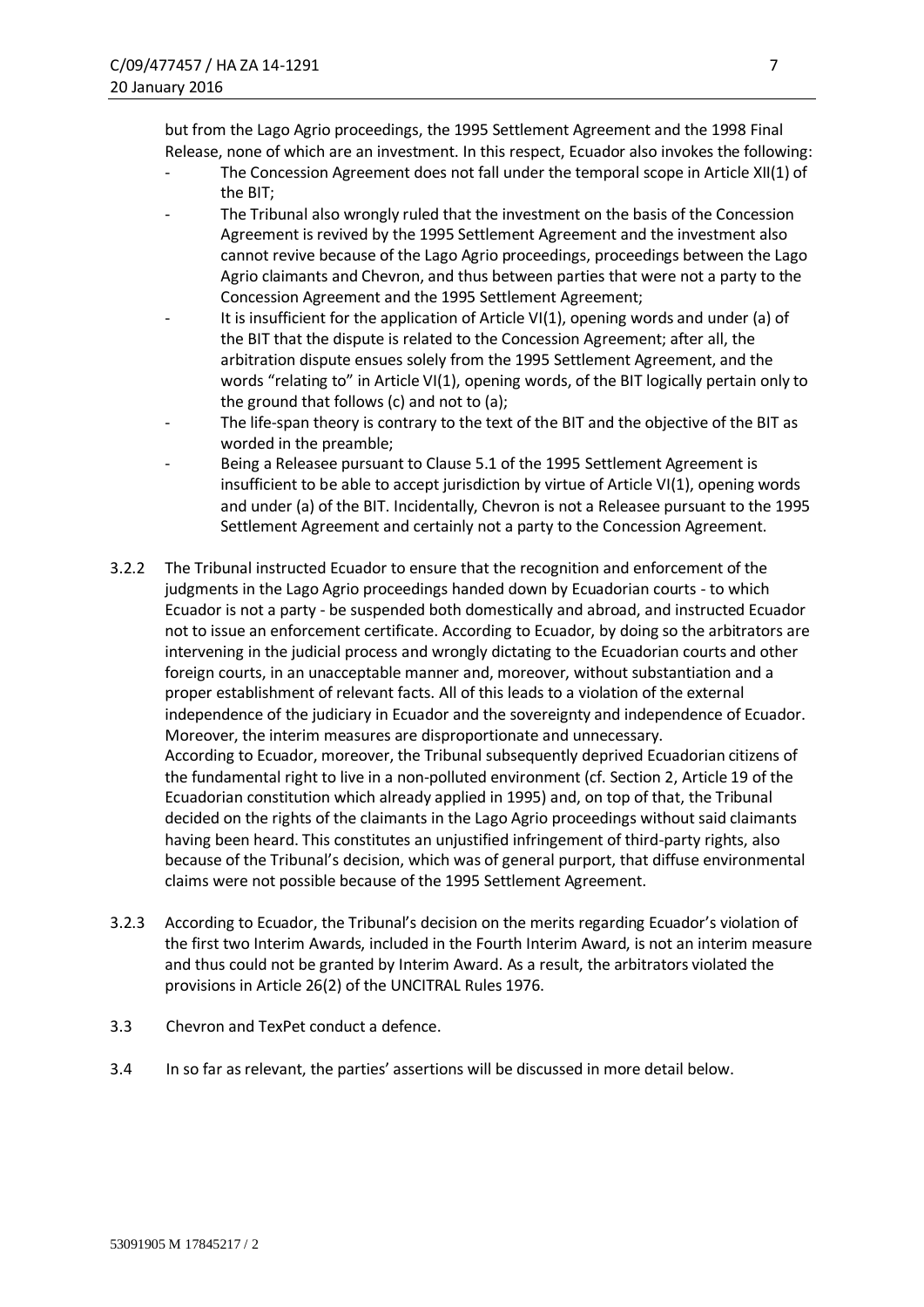## **4. The assessment**

### *Jurisdiction and applicable law*

4.1 The Hague is the seat of the arbitration, so that, pursuant to Article 1073(1) of the Dutch Code of Civil Procedure, the provisions of the first title of Book 3 of the Dutch Code of Civil Procedure (Articles 1020-1073) are applicable to the present proceedings. As this District Court is the district court with whose court registry the Tribunal must file the original of its (partial) final awards, the District Court derives jurisdiction from Article 1064(2) of the Dutch Code of Civil Procedure.

## *Assessment framework*

- 4.2 Ecuador bases its setting-aside claim on the provisions in (Article 1064 and) Article 1065(1) of the Dutch Code of Civil Procedure. To the extent relevant here, the latter paragraph reads: "An award may only be set aside on one or more of the following grounds:
	- a. absence of a valid arbitration agreement;
	- b. [...]
	- c. the arbitral tribunal has not complied with its mandate;
	- d. [...]
	- e. the award, or the manner in which it was made, violates public policy or good morals."
- 4.3 The District Court states first and foremost that the possibility of challenging arbitral awards is limited and that the court should observe restraint in its investigation of whether there are grounds for setting aside.

Setting-aside proceedings may not be used as a covert appeal and the public interest in the effective functioning of the arbitral administration of justice also means that the civil court should only intervene in arbitral awards in clear-cut cases.

- 4.4 With regard to the setting-aside ground which reads that there is no valid arbitration agreement (the (a) ground), however, there is an exception to the restraint referred to at 4.3. The fundamental nature of the right to access to the courts entails that answering the question of whether a valid arbitration agreement was concluded is ultimately up to the court and, further to that, that the court is not obliged to exercise restraint when assessing a claim seeking the setting aside of an arbitral award on that ground (see legal finding 4.2 of the judgment of the Supreme Court in the first setting-aside proceedings). Unlike Chevron and TexPet, the District Court sees no cause in this case to restrict itself to a restrained assessment of this part of the claim. First of all, there is no support for that in the judgment of the Supreme Court in the first setting-aside proceedings. Furthermore, unlike Chevron and TexPet argue, the fundamental nature of the right to access to the courts does not pertain solely to private (legal) persons. That is because in a case such as the present one, the question of whether a valid arbitration agreement was concluded affects the sovereignty of the relevant state and its judiciary (cf. legal finding 6.15 in the Opinion of AG Spier in the first setting-aside proceedings). It is true, for example, that this sovereignty may be waived in a BIT in certain kinds of cases, but answering the question of whether sovereignty has also been waived having regard to the specific case is of a fundamental nature and, consequently, it should be possible not only for arbitrators to assess it in full, but also for the court to do so in connection with assessment of the question of whether a valid arbitration agreement is lacking.
- 4.5 With regard to the question of whether and, if so, to what extent it is permissible for a party that invoked the absence of a valid arbitration agreement in the arbitration proceedings to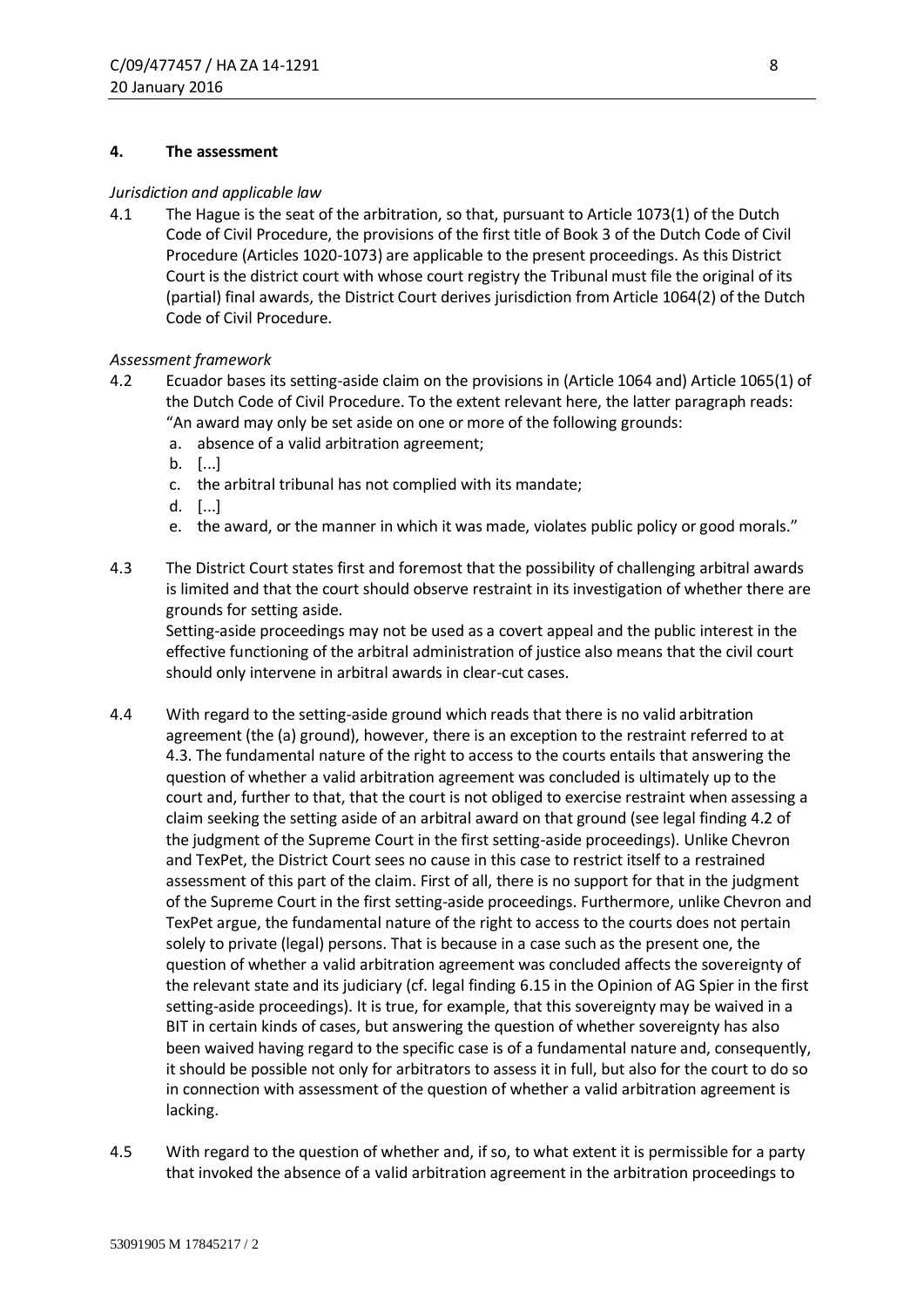substantiate the invocation of that in the setting-aside proceedings using new factual or legal assertions, there must always be an assessment of whether a new factual or legal assertion, in part in view of the requirements of due process, is in violation of the statutory regulations referred to under 4.1. Possibly relevant in that respect, among other things, is the extent to which the new assertions align with the previous positions (taken in the arbitration proceedings), the reason for not submitting the new assertions sooner, and whether the relevant party was or was not represented by an attorney in the arbitration proceedings.

#### *Article 1065(1), opening words and under (a) of the Dutch Code of Civil Procedure*

#### *No res judicata*

4.6 The most far-reaching defence of TexPet and Chevron pertains to their invocation of the decisions taken in the first setting-aside proceedings having *res judicata*. TexPet and Chevron are arguing that the present proceedings pertain to the same legal relationship regarding which a decision has already been given in the first setting-aside proceedings; after all, in those proceedings, the question regarding the presence of a valid arbitration agreement was answered in the affirmative by virtue of Article VI of the BIT. Consequently, according to Chevron and TexPet, there is no room in the present proceedings for repeating the parties' debate on the matter. The District Court, however, agrees with Ecuador that the awards do not have *res judicata*, as according to Article VI(1) of the BIT, the question of the validity of the arbitration agreement largely coincides with the question of whether there is an investment dispute and, in the present proceedings, TexPet and Chevron have a different investment dispute in mind than the investment dispute that was at issue in the first settingaside proceedings. This does not detract from the fact that the District Court, for example in its interpretation of Article VI of the BIT, will (be able to) take the findings from the first setting-aside proceedings as the point of departure.

### *Article VI of the BIT*

- 4.7 The parties do not dispute that Article VI(4) of the BIT is an open offer by the one party to the treaty to (citizens and) companies of the other party to the treaty to settle any investment dispute through arbitration. The District Court must answer the question of whether this offer also applies to the adjudication of the dispute submitted to the Tribunal. The Tribunal accepted its jurisdiction based on two separate, independent grounds, namely the ground referred to in Article VI(1), opening words and under (a) of the BIT and the ground referred to in Article VI(1), opening words and under (c) of the BIT.
- 4.8 Just as the Tribunal did, the District Court will first assess whether the Tribunal can derive jurisdiction from Article VI(1)(c) of the BIT. Along with Chevron and TexPet, the District Court is of the opinion that in so far as the District Court is able to establish that the Tribunal can derive jurisdiction from that paragraph of the Article, assessment against Article VI(1), opening words and under (a) of the BIT may be omitted due to a lack of interest.
- 4.9 The question of whether the Tribunal has jurisdiction should be answered on the basis of the interpretation of Article VI of the BIT. The interpretation should be made - and that is not being disputed - in accordance with the provisions in Articles 31 and 32 of the 1969 Vienna Convention. In this case, the latter leads to an interpretation of Article VI of the BIT in accordance with the meaning that the wording of this article has in common parlance, but considering the context of the wording - consisting of, among other things, the rest of the treaty, including the preamble - and with due observance of the subject and objective of the treaty. It is evident from the preamble under 2.2 of the BIT that the BIT aims to protect and encourage investments by nationals of a party to the treaty in the territory of the other party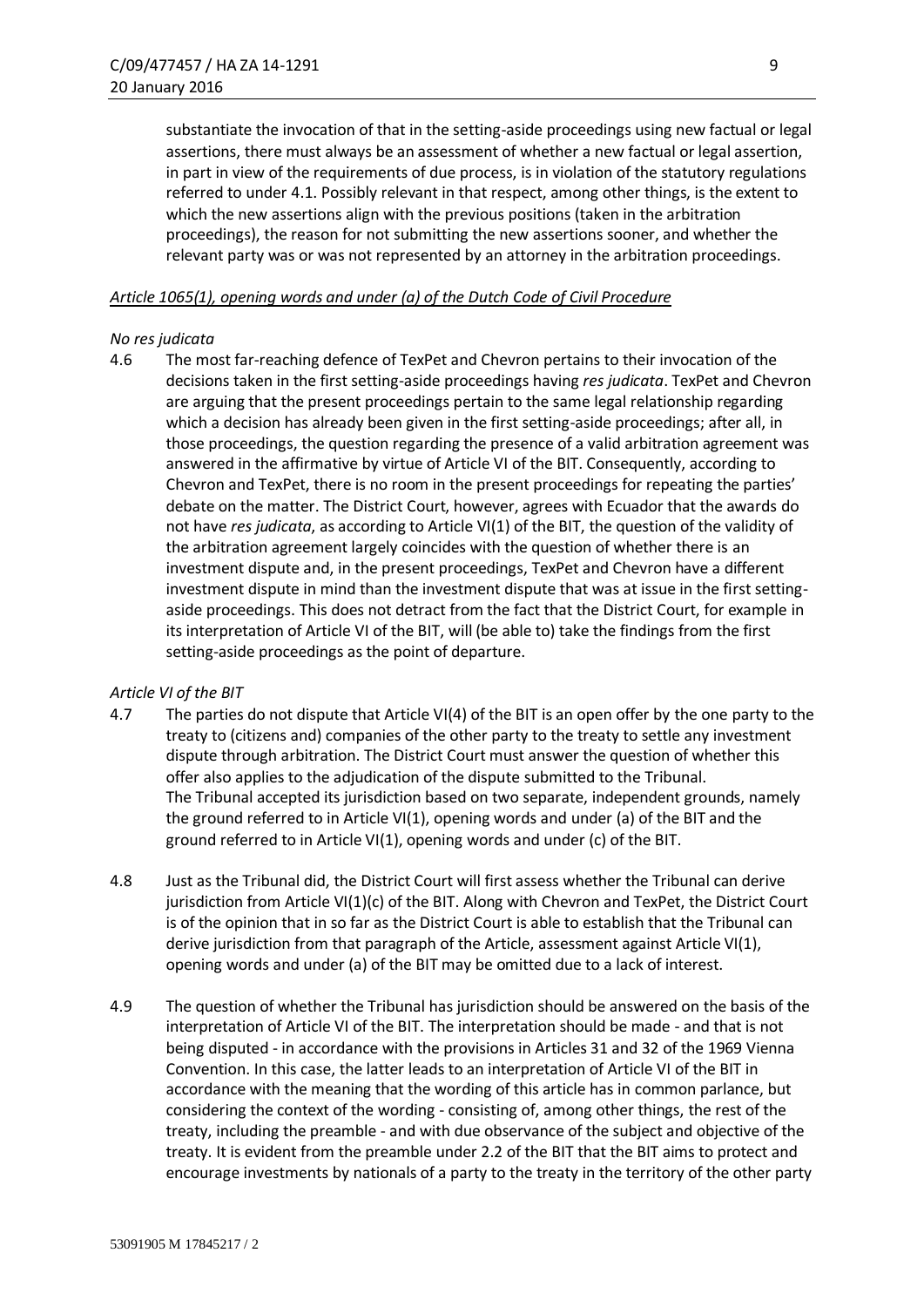to the treaty by fair and equitable treatment thereof. Lastly, a term in a treaty must be assigned a special meaning if it is established that the parties had that meaning in mind.

### *Article VI(1), opening words and under (c) of the BIT*

- 4.10 Article VI(1), opening words and under (c) of the BIT reads as follows: "*For the purposes of this Article, an investment dispute is a dispute between a Party and a national or company of the other Party arising out of or relating to […] (c) an alleged breach of any right conferred or created by this Treaty with respect to an investment."*
- 4.11 The District Court agrees with the Tribunal that, unlike Ecuador argues, in this case there is an *investment*.

Article I(1)(a) of the BIT gives a broad definition of the term *investment* ("*means every kind of investment*") and gives a non-exhaustive summary of investments, from which it should be inferred that the term *investment* as referred to in the BIT does not coincide with the meaning that term has in common parlance. In addition, on the basis of Article I(3) of the BIT, an investment does not end because the form of the investment changes. Furthermore, it must be inferred from Article II(3)(b) of the BIT (which conveys protection to the disposal of an investment) and Article II(7) of the BIT (which conveys protection to claims and rights related to an investment) that the term *investment* encompasses the full settlement of an investment. It does not expressly follow from the BIT that necessary conditions for the existence of an *investment* are the fact that an investment is operational or a motive for the investment, nor have any facts and circumstances been advanced from which it can be deduced that the parties to the BIT assigned such a (special) meaning to the term *investment*. Lastly, the broad interpretation of the term *investment* corresponds with the objective of the BIT, which is (the encouragement of new investments by) the protection of investments. The District Court's decision regarding the broad interpretation of the term *investment* is identical to the judgment of the appeal court in the first setting-aside proceedings, which was upheld by the Supreme Court.

4.12 Furthermore, unlike Ecuador, the District Court is of the opinion that the 1995 Settlement Agreement must be viewed in inextricable conjunction with the Concession Agreement (as phrased by the Tribunal: "*a close and inextricable link*"), that the latter agreement concerns an investment is not in dispute. After all, the 1995 Settlement Agreement explicitly refers a number of times to the Concession Agreement and includes, inter alia, a release provided by Ecuador with regard to "*claims [...] for Environmental Impact arising from the Operations of the Consortium*". This release in particular was invoked before the Tribunal and cannot be interpreted other than as "*a claim to performance having economic value, and associated with an investment*" and "*a right conferred by contract*" as referred to in Article I(1)(a) of the BIT. Relevant in this regard is that it has been established that the Lago Agrio claimants have based their claims against Chevron on alleged breaches by TexPet of the Concession Agreement.

In addition, it was not until in September 1998, in the 1998 Final Release - which in turn is closely linked to the 1995 Settlement Agreement and the Concession Agreement - that it was established that TexPet had satisfied its obligations ensuing from the 1995 Settlement Agreement, including the soil remediation obligations. Ecuador insufficiently disputed TexPet's and Chevron's assertion that these obligations had not yet been completely satisfied on 11 May 1997, so that the District Court assumes this to have been established. Satisfaction of these obligations was a prerequisite for (part of) the release invoked before the Tribunal.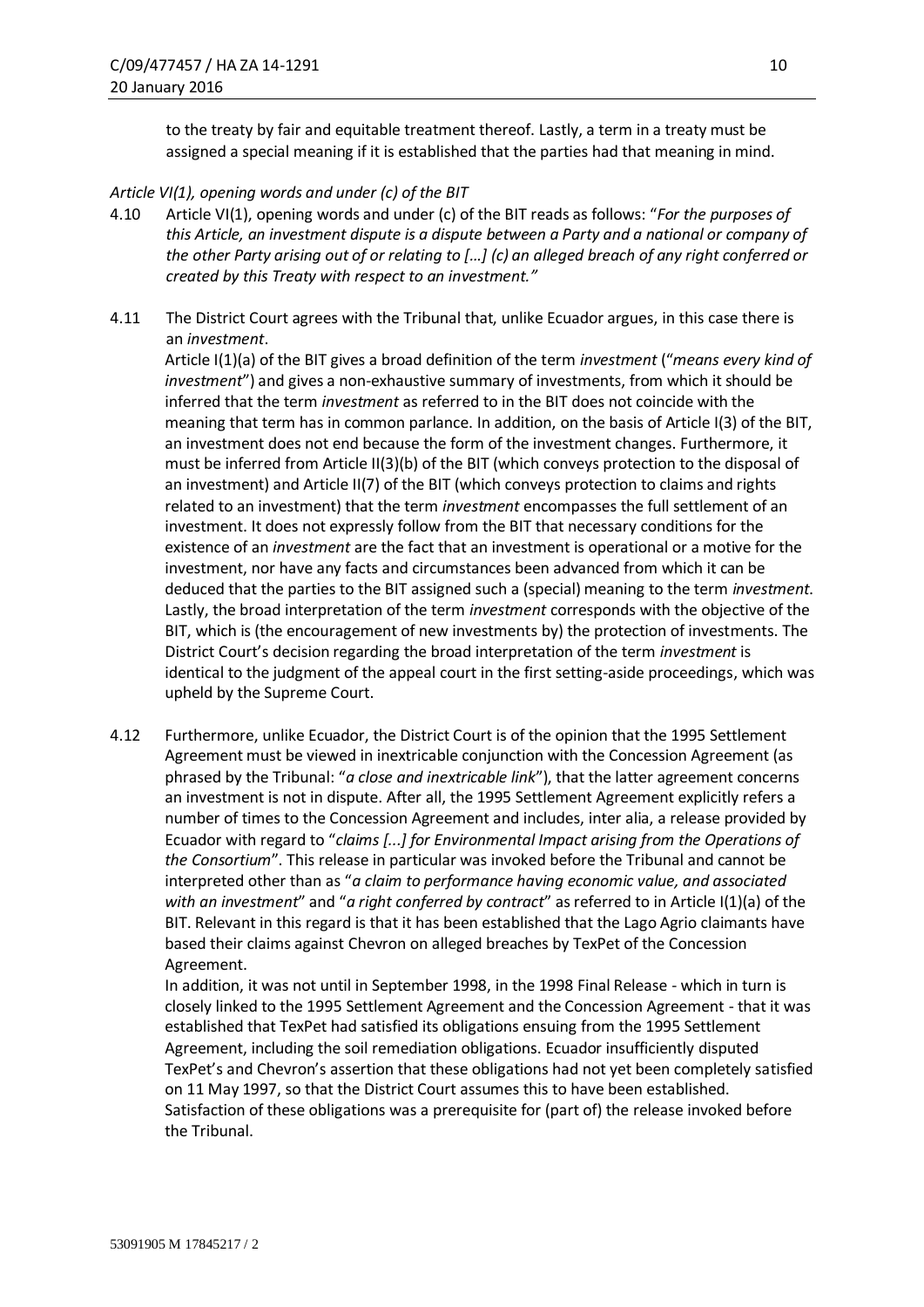- 4.13 The foregoing leads to the conclusion that at the time of the entering into force of the BIT, on 11 May 1997, an *investment* existed. In light of this finding, Ecuador's reliance on the temporal limitation included in Article XII of the BIT is no longer relevant and no position needs to be taken on whether if, as argued by Chevron and TexPet, this reliance need not be discussed in any event, as it was not discussed before the Tribunal. Lastly, inherent to the District Court's opinion is that no retroactive effect is assigned to the BIT.
- 4.14 It has been established as unchallenged that TexPet, as investor and party, may derive rights in respect of Ecuador (invoked before the Tribunal) from the 1995 Settlement Agreement. As the dispute with Ecuador pertains in particular to the nature and scope of the rights in respect of Ecuador ensuing from the 1995 Settlement Agreement, in the opinion of the District Court - in light of the findings above - an *investment dispute* existed in the relationship with TexPet to which the arbitration offer in the BIT applies, thereby attaching relevance to the fact that the Lago Agrio claimants have based their claims against Chevron on alleged breaches of the Concession Agreement by TexPet. The dispute between TexPet and Ecuador is therefore related to "*an alleged breach of any right conferred or created by this Treaty with respect to an investment*" as referred to in Article VI(1), opening words and under (c) of the BIT. The fact that not TexPet but its parent company Chevron was summoned by the Lago Agrio claimants cannot change the qualification of the dispute between Ecuador and TexPet as an *investment dispute*. With regard to TexPet, the Tribunal was therefore entitled to accept jurisdiction because there was a valid arbitration agreement. Consequently, there is no longer any need to assess whether there is also an *investment dispute* as referred to in Article VI(1), opening words and under (a) of the BIT with regard to TexPet.
- 4.15 It has also been established as unchallenged that as also ruled by the Tribunal within the context of its assessment based on Article VI(1), opening words and under (c) of the BIT - Chevron, as TexPet's parent company, qualifies as *indirect investor* as referred to in Article I(1)(a) of the BIT. However, this establishment of fact cannot lead to the finding that the dispute between Ecuador and Chevron must also be qualified as an *investment dispute* as referred to in Article VI(1), opening words and under (c) of the BIT. In its dispute with Ecuador, after all, Chevron is relying on its own (release) rights ensuing from the *investment* and not only on behalf of its subsidiary, TexPet, on (release) rights that merely protect that subsidiary. It is not in dispute between the parties that the Tribunal stayed its ruling on the question of whether it can base its jurisdiction in the dispute between Ecuador and Chevron on Article VI(1)(c) of the BIT with a view to Chevron possibly being a *direct investor*, and more specifically the question of whether Chevron directly took the place of Texaco - TexPet's parent company from 1964 to 2001 - and, on that basis, may derive independent, own rights from the *investment*. Article 1052(1) of the Dutch Code of Civil Procedure, which provides that a tribunal is entitled (first) to rule on its jurisdiction, therefore prevents the District Court from answering this question. This entails that the District Court must determine whether the Tribunal has jurisdiction in the dispute between Ecuador and Chevron by virtue of Article IV(1), opening words and under (a) of the BIT.

### *Article VI(1), opening words and under (a) of the BIT*

4.16 Article VI(1), opening words and under (a) of the BIT reads as follows: *"For the purposes of this Article, an investment dispute is a dispute between a Party and a national or company of the other Party arising out of or relating to (a) an investment agreement between that Party and such national or company".*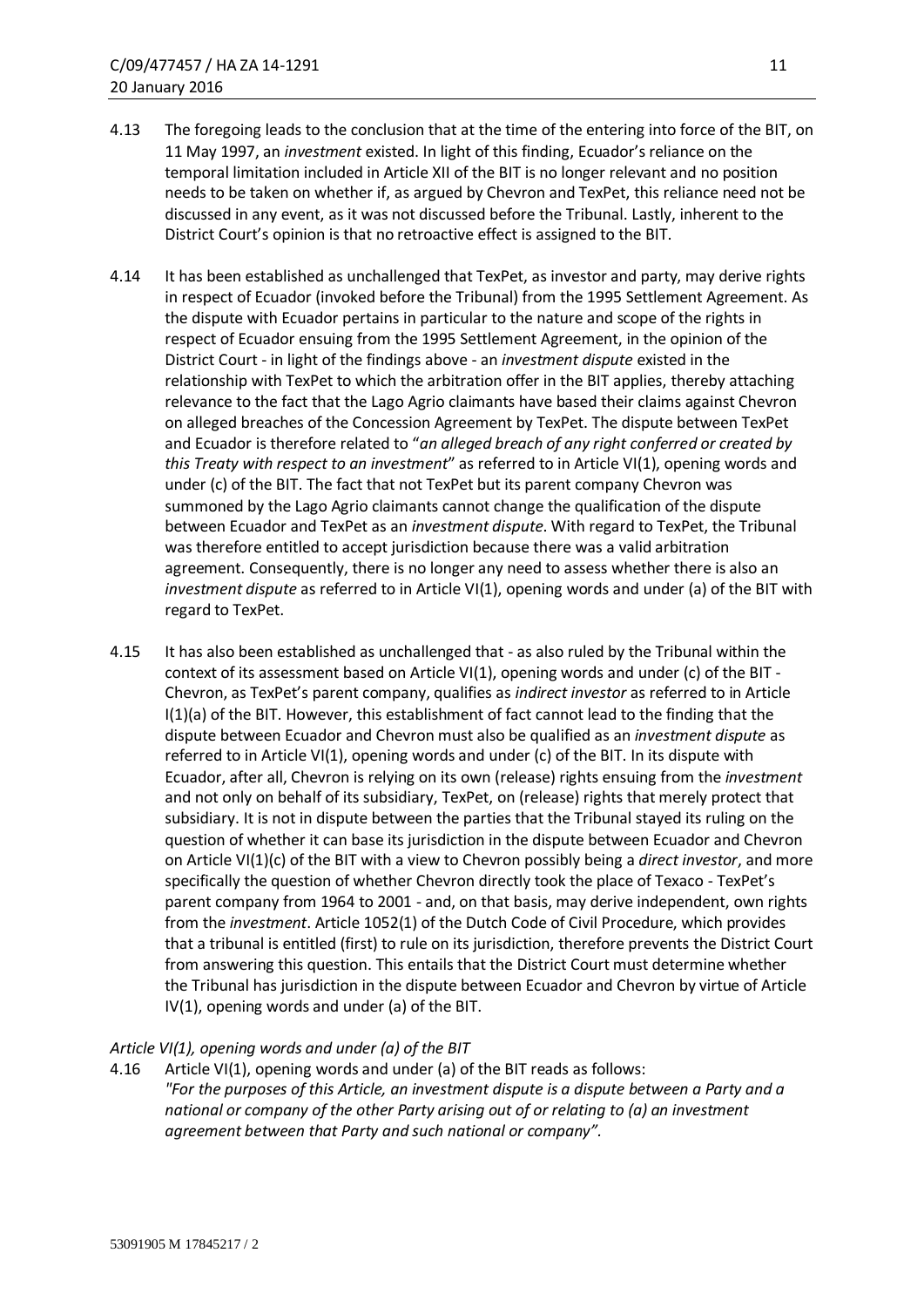- 4.17 The District Court finds with the Tribunal that regarding the Tribunal's jurisdiction in the dispute between Ecuador and Chevron, decisive is the answer to the question of whether Chevron, as Releasee as referred to in Clause 5.1 of the 1995 Settlement Agreement, may independently rely on that agreement. After the Tribunal posed this question in the Third Interim Award and, because of the circumstance that it also plays an important role in the assessment of the dispute on the merits between Ecuador and Chevron, basically answered it *prima facie* in the affirmative, the Tribunal clearly answered this question (on the merits) in the affirmative in the First Partial Award. This District Court finds that with this, the Tribunal has ruled on its jurisdiction in respect of the dispute between Ecuador and Chevron based on Article VI(1), opening words and under (a) of the BIT, so that Article 1052(1) of the Dutch Code of Civil Procedure does not obstruct an assessment by the District Court.
- 4.18 Firstly, the District Court finds that, contrary to what Ecuador has argued, it does not ensue as mandatory rule from the wording of Article VI(1), opening words and under (a) of the BIT, also considering the meaning assigned to this wording in common parlance, that jurisdiction may only exist in respect of a party that was a party to the *investment agreement* from the very beginning and also signed it, so that Chevron should not be denied reliance on said paragraph of the article for that reason alone. This finding is also based on the (protection) objective of the BIT. In addition, no circumstances have been asserted or demonstrated from which it ensues that the treaty parties envisaged the restrictive interpretation, advocated by Ecuador, of the word "*between*" in said paragraph of the article.
- 4.19 The District Court finds with Chevron and TexPet that Ecuador may not argue (any longer) that the phrase "*relating to*" from the opening words of Article VI(1) of the BIT logically merely relates to the (c) ground thereafter and not to the (a) ground, because of the criterion given in paragraph 4.5. This finding is based on the ground that it is established as undisputed that Ecuador explicitly argued, within the context of the jurisdiction debate conducted before Tribunal, that said phrase also relates to the (a) ground, while it is not disputed that Ecuador was counselled in the arbitration proceedings by well-versed attorneys.
- 4.20 The District Court rejects Ecuador's defence that the 1995 Settlement Agreement cannot be considered an *investment agreement*. As a definition of the term "*investment agreement*" is lacking in the BIT, the District Court bases its finding that this phrase should also be interpreted broadly on the broad definition and broad area of application of the term "*investment*" (cf. 4.11), the protective objective of the BIT and the fact that the BIT contains no indications that the term "*investment agreement*" should be interpreted restrictively. It was already ruled above that there is an inextricable link between the Concession Agreement - the qualification of which as investment agreement is not in dispute - and the 1995 Settlement Agreement (cf. 4.12). This link entails that in the assessment of whether there is an investment agreement, these agreements may not be considered separately. In light of the broad interpretation of the phrase just mentioned, this leads to the finding that the 1995 Settlement Agreement is part of an investment agreement as referred to in Article VI(1), opening words and under (a) of the BIT.
- 4.21 The dispute between Chevron and Ecuador in the arbitration pertains in essence to the question of whether Chevron may derive (release) rights from the 1995 Settlement Agreement and, if so, the extent of those rights. It follows from the foregoing that relevant to the assessment of the Tribunal's jurisdiction is merely the question of whether Chevron may in principle rely independently as Releasee on the contents of the 1995 Settlement Agreement. In this, undisputed between the parties is that this question must be answered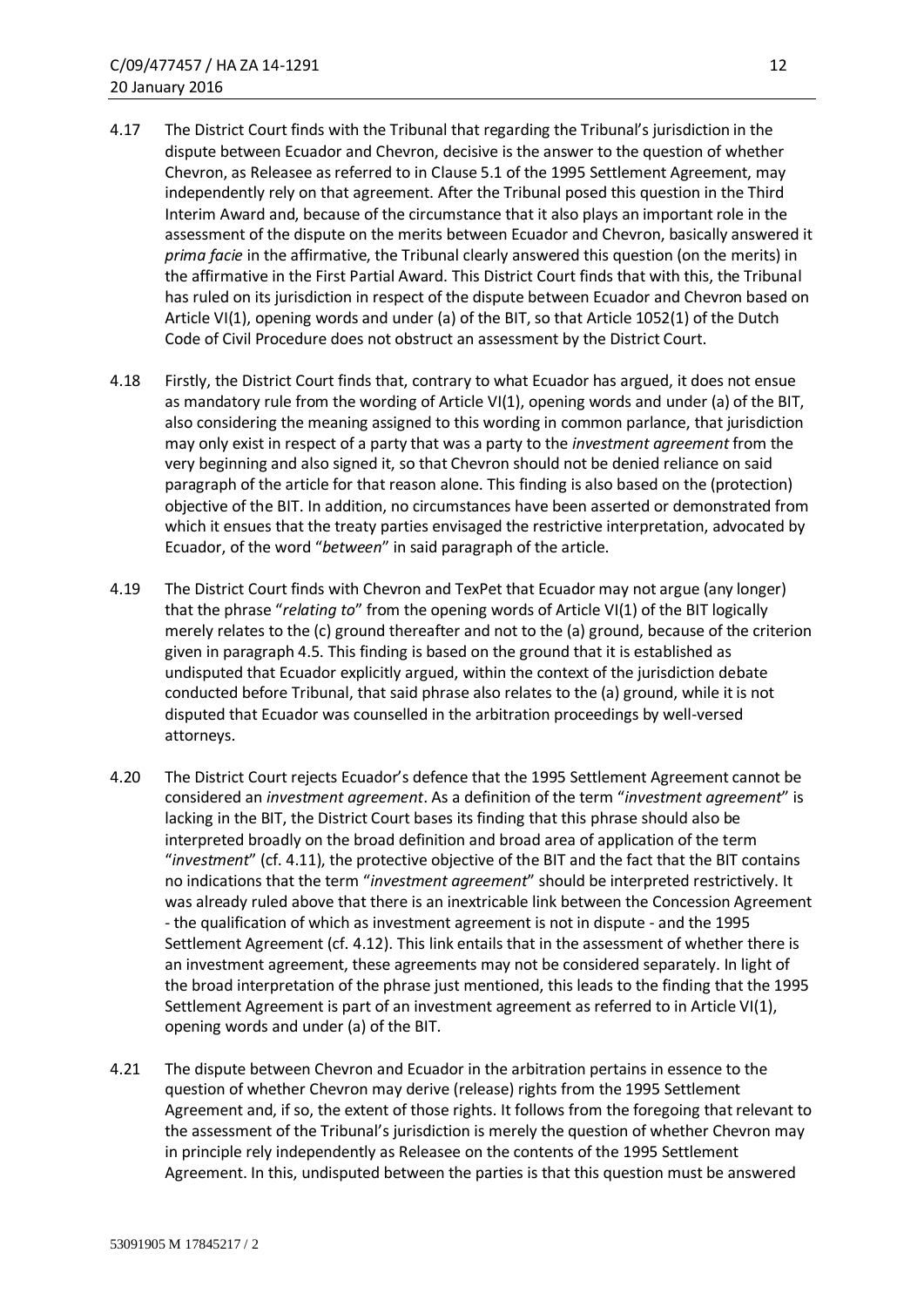according to the law of Ecuador, and also undisputed is that according to the law of Ecuador, a party may enter into an agreement later and may derive rights from it. If Chevron may be deemed a Releasee as referred to in Clause 5.1 of the 1995 Settlement Agreement, an investment dispute exists as referred to in Article VI(1), opening words and under (a) of the BIT. Also relevant in this regard is the fact that the Lago Agrio claimants have based their claims on, inter alia, breach of a part of the investment agreement, namely the Concession Agreement.

- 4.22 Chevron and TexPet have substantiated their assertion that Chevron should be deemed a Releasee by relying on the findings of the Tribunal in that regard (in the Third Interim Award and the First Partial Award). Ecuador merely contested this assertion with the argument given in the writ of summons that the Tribunal ruled to that effect wrongly, in substantiation of which it merely referred, without explanation, to procedural documents from the arbitration proceedings. As the precise basis for this defence is thus insufficiently clear to the District Court and the other parties, this unsubstantiated defence must be laid aside (cf. Supreme Court 17 October 2008, ECLI:NL:HR:2008:BE7201). The District Court adopts as its own the finding by the Tribunal entailing that Chevron is a Releasee. Relevant in that regard is that after an extensive debate between the parties and consultation with three (legal) experts, and a comparison of the Spanish and English versions of the 1995 Settlement Agreement, the Tribunal arrived at the finding that Chevron, as TexPet's parent company, falls under the term "principals and subsidiaries" (*principales y subsidiarias*) in Clause 5.1.
- 4.23 Ecuador has also asserted that it ensues from Clause 9.4 of the 1995 Settlement Agreement that Chevron, as a third party referred to in that paragraph, and despite its capacity as Releasee, ultimately may not derive any rights from the 1995 Settlement Agreement. This argument already needs no discussion because the question of whether Chevron as Releasee may in fact derive rights from the 1995 Settlement Agreement is a substantive matter that is not at issue when assessing the Tribunal's jurisdiction.

### *Conclusion with regard to the Tribunal's jurisdiction*

4.24 Considering the foregoing, Ecuador's claim seeking the setting aside must be denied in so far as it is based on the lack of an arbitration agreement. The dispute between Ecuador and TexPet must (in any event) be qualified as an investment dispute as referred to in Article VI(1), opening words and under (c) of the BIT and the dispute between Ecuador and Chevron as an investment dispute as referred to in Article VI(1), opening words and under (a) of the BIT.

#### *Article 1065(1), opening words and* under *(e) of the Dutch Code of Civil Procedure*

4.25 Within the context of its assessment of the claim to set aside the arbitral awards due to violation of public policy, the District Court puts first and foremost that it must observe restraint and that such claims should only be awarded in the event of a violation of a provision of mandatory law that is of such a fundamental nature that compliance with that provision may not be limited by means of procedural restrictions. It is furthermore established case law that violation of the right to equal treatment of parties set out in Article 1039(1) of the Dutch Code of Civil Procedure and the fundamental principles of procedural law laid down therein, including the right to hear and be heard, may lead to the setting aside of an arbitral award due to violation of public policy. There is no room for restraint in the application of Article 1065(1)(e) of the Dutch Code of Civil Procedure in the event of a violation of said right to hear and be heard. Under certain circumstances, the lack of any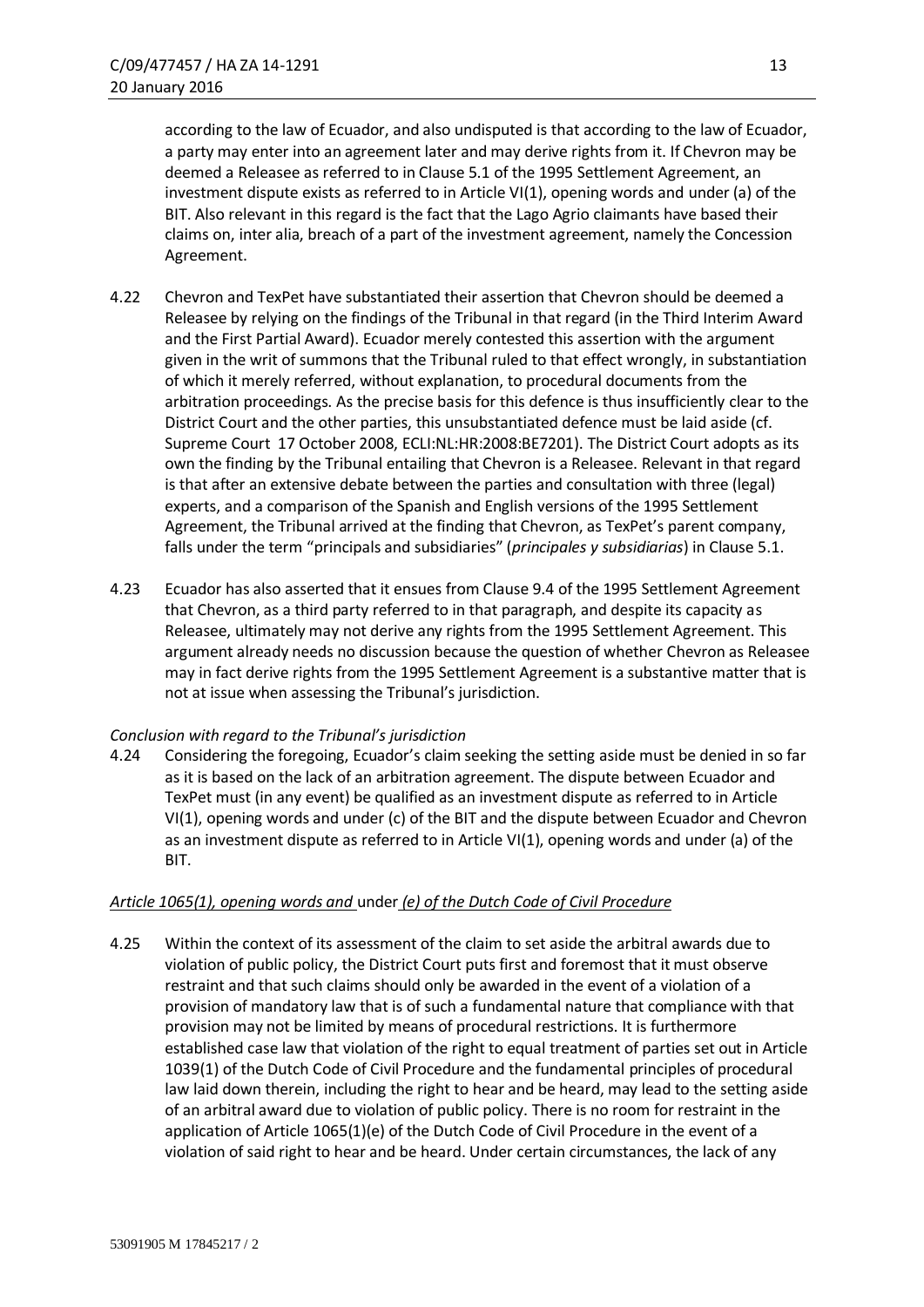(convincing) substantiation of an arbitral decision may lead to its setting aside based on Article 1065(1), opening words and under (e) of the Dutch Code of Civil Procedure.

4.26 Being assessed in that regard are the interim measures granted by the Tribunal in the First and Second Interim Awards - in summary entailing an order for the State of Ecuador to take measures to suspend (or have suspended) the enforcement of court decisions in the Lago Agrio proceedings in order to limit damage and to maintain the status quo - and the declaration granted in the Fourth Interim Award entailing that Ecuador has violated that order.

## *Sovereignty and independence of the courts*

4.27 Ecuador's assertion that, by granting these interim measures, the Tribunal has violated Ecuador's sovereignty and independence in an unacceptable manner cannot lead to setting aside, in the opinion of the District Court, as Ecuador voluntarily, unambiguously and unconditionally bound itself to the BIT, including the provisions concerning arbitration included therein. The District Court also finds that the Tribunal explicating in the Second Interim Award that the order to take measures is also directed at Ecuador's judiciary is not contrary to public policy, as this judiciary is a body that is an inextricable part of the State of Ecuador (bound to the BIT), as that state may be held liable for the conduct of that body, and as reliance on the independence of that body does not constitute a valid reason to allow breaches of obligations under international law to continue to exist. Ecuador has asserted that the independence of the Ecuadorian courts is threatened. Contrary to what this argument suggests, the District Court agrees with Chevron and TexPet that the Tribunal's order cannot be interpreted to mean that (the executive or legislative bodies of) Ecuador should breach the separation of powers at the expense of the judiciary. The order merely refers to the obligations ensuing from international law that also apply to the judiciary. Contrary to what Ecuador asserts, the Tribunal's order cannot be interpreted as a dictate for courts outside of Ecuador, either. That there is no necessity for interim measures, as asserted by Ecuador, is belied by the uncontested findings in the Fourth Interim Award entailing that execution had commenced in a number of countries even after these measures were imposed.

# *Lago Agrio claimants*

- 4.28 That the interim measures (may) have direct consequences for the Lago Agrio claimants is not in dispute. After all, these (possible) consequences mean that the execution of the Ecuadorian court judgment(s) they obtained will be temporarily suspended. Despite this fact and the circumstance that they were not heard by the Tribunal, it is the opinion of the District Court that in this regard as well, considering the special circumstances to be discussed below, there has been no breach of (national or international) public policy.
- 4.29 In this, the District Court assigns decisive weight to the fact that the Tribunal's order is comprised of an interim measure of a temporary nature (of course), and that it is evident from the Notice of Arbitration (cited under 2.7) that Chevron's and TexPet's claims in the proceedings before the Tribunal are not directed against the Lago Agrio claimants and apparently are not directed at quashing the Ecuadorian court decisions regarding damages or at ensuring in some other way that these will have no more (or little) effect. In essence, Chevron's and TexPet's claims against Ecuador are directed in essence at obtaining declaratory relief entailing that Ecuador is exclusively liable for the damages awarded in the Lago Agrio proceedings for the benefit of the Lago Agrio claimants, and at Ecuador being ordered to indemnify and protect Chevron and TexPet with regard to those damages. It is in this light that the Tribunal's finding under 4.70 of the Third Interim Award, which is correct in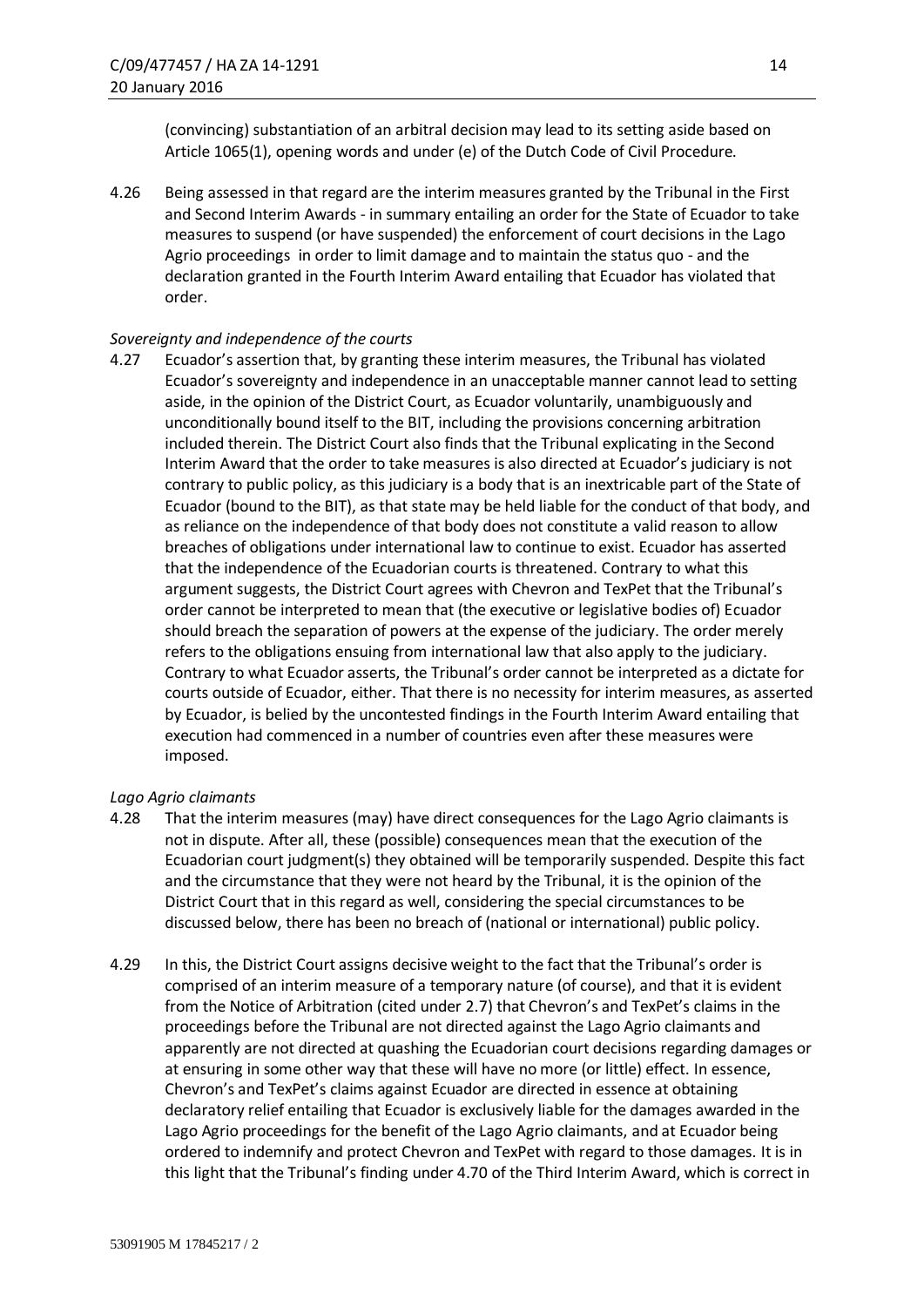the opinion of the District Court, must be seen: *"If it should transpire that [Ecuador] has, by concluding the Release Agreements, taken a step which had the legal effect of depriving the Lago Agrio plaintiffs of rights under Ecuadorian Law that they might otherwise have enjoyed, that would be a matter between them and the Respondent, and not a matter for this Tribunal."*

- 4.30 It is the opinion of the District Court that the interim measures taken by the Tribunal cannot be explained otherwise than by the fact that at the time those measures were taken, the Tribunal apparently had serious indications that the judgment rendered at first instance in the Lago Agrio proceedings, which is the basis for (the suspended) enforcement by the Lago Agrio claimants, came into being fraudulently - including on the side of the Lago Agrio claimants - and under political pressure. In the First Interim Award, the Tribunal considered: "*the Parties' several submissions on their respective applications to the Tribunal and [...] all relevant circumstances current in this arbitration up to the February hearing*". In the Notice of Arbitration of 23 September 2009 (part E: "Ecuador's Misconduct in Connection with the Lago Agrio Litigation"), Chevron and TexPet already extensively discussed the fraud they asserted, and later they submitted many documents in the arbitration proceedings in that regard that were always mentioned in the Procedural Orders that preceded the First Interim Award (including the temporary restraining order by the U.S. District Court for the Southern District of New York of 8 February 2011). This circumstance automatically - even though the Tribunal did not explicate this in the Interim Awards - provides justification for the possible (temporary) consequences for the Lago Agrio claimants of the interim measures, even in the event that these measures - and the District Court does not take a position on this- entail a restriction of any mandatory right of the Lago Agrio claimants of a fundamental nature.
- 4.31 These indications of fraud have been confirmed in the nearly 500 page judgment of the aforementioned District Court in New York of 4 March 2014 (hereinafter: the New York Judgment), on the basis of which the Lago Agrio claimants are prohibited from cashing in their claims within the United States and in which it is ruled: "If ever there were a case warranting equitable relief with respect to a judgment procured by fraud, this is it." It is established in this judgment - in part based on witness testimony, including from the judge who rendered the judgment at first instance, and technical evidence concerning internal working documents - inter alia:

- that the Ecuadorian judge who rendered the judgment at first instance was bribed by the attorneys of the Lago Agrio claimants with the promise that he would receive USD 500,000 of the revenues from execution of the judgment he was to render;

- that the attorneys of the Lago Agrio claimants themselves had also drawn up the report by the expert appointed by this Ecuadorian judge, against payment of USD 120,000 in bribes to this expert;

- that the judgment at first instance referred to, which was rendered after an exceptionally brief period, was drawn up by the attorneys of the Lago Agrio claimants, and not by the Ecuadorian judge. Regarding the latter, it was established, for example, by means of discovery proceedings that the contents of a number of the Lago Agrio claimants' attorneys' internal working documents that were not submitted into the Lago Agrio proceedings can be found verbatim - in some cases even including typing errors - in the judgment at first instance referred to;

- lastly, that President Correa of Ecuador, who vehemently supported the case of the Lago Agrio claimants a number of times in public, maintained regular contact during the Lago Agrio proceedings with the attorneys of the Lago Agrio claimants, as did other Ecuadorian government representatives.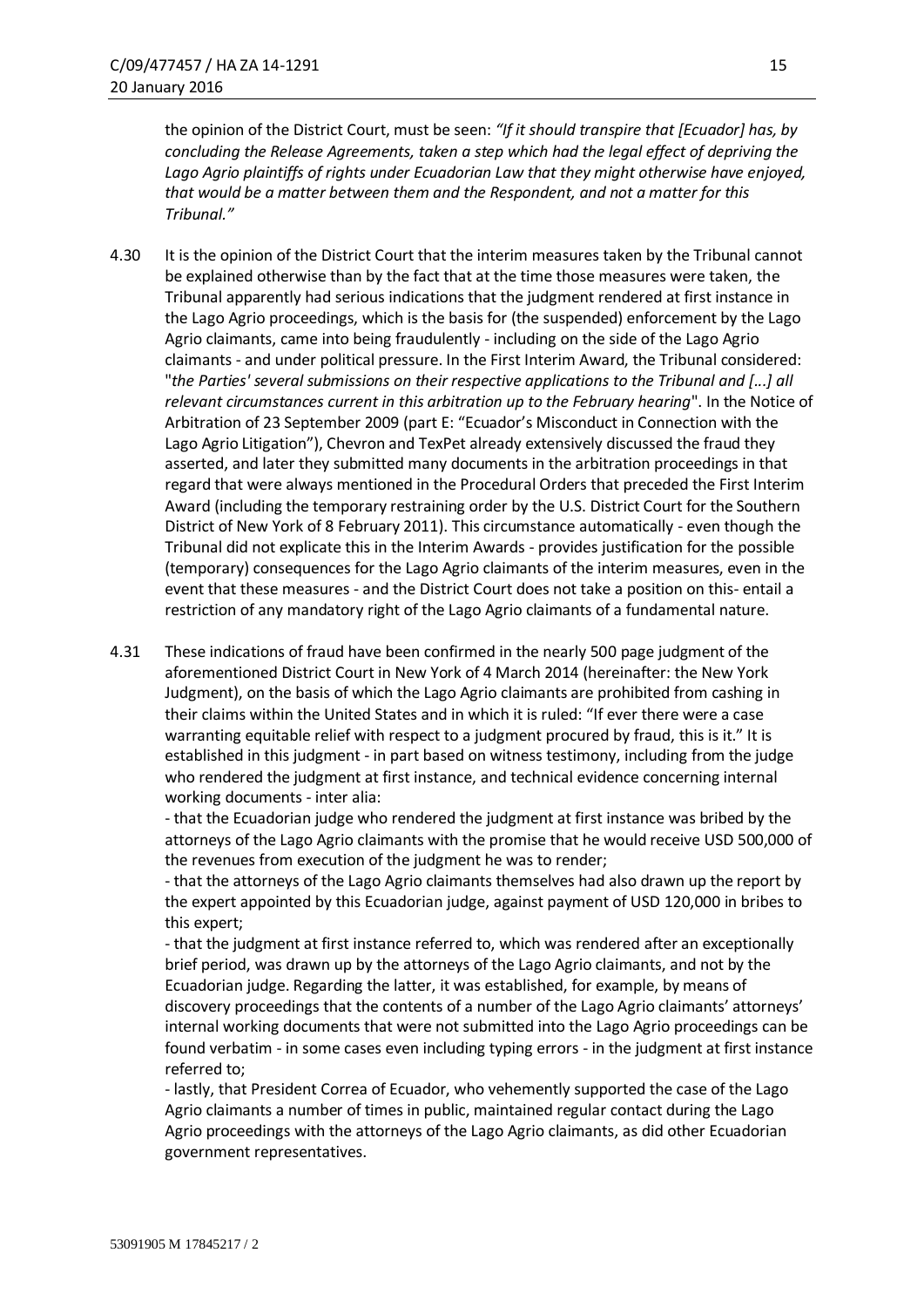- 4.32 In the present proceedings, Ecuador has addressed these and other incriminating findings in the New York Judgment in only two brief paragraphs in its personal appearance notes (nos. 61 and 62) by asserting that there is allegedly new - not specifically named - evidence and that a witness who was heard for the benefit of the New York Judgment and gave incriminatory statements was allegedly bribed by Chevron and had allegedly later admitted that he lied. Ecuador has emphasised that an appeal has been lodged against said judgment and offered to prove its assertions. However, the further provision of proof is not at issue in these proceedings in any way because the substantiation of the offer of proof, in light of the aforementioned evidence used in the New York Judgment, is insufficient and this offer does not prejudice the fact that, as held above, it must be assumed that at the time the interim measures were taken, the Tribunal had serious indications that the judgment rendered at first instance in the Lago Agrio proceedings had come into being fraudulently and under political pressure.
- 4.33 Under these circumstances, in the opinion of the District Court, the fact that the Lago Agrio claimants were not heard by the Tribunal cannot be deemed contrary to public policy. Also carrying weight is that, as rightly argued by Chevron and TexPet, the fundamental principles of procedural law referred to under 4.25, including the right to hear and be heard, pertain to equal treatment of the parties *to the arbitration*. The Lago Agrio claimants are not parties to the arbitration.

#### *Substantiation of interim measures*

- 4.34 Ecuador deems it contrary to public policy that the Tribunal did not base its decision to take interim measures on any substantiation and also established no facts in that regard. The District Court establishes that in the First Interim Award (in the middle of page 14), mention is made of the receipt of the letters of 4 and 12 January 2012 with enclosures from Chevron and TexPet in which Interim Measures are requested. The latter letter was also quoted, including Chevron's and TexPet's opinion that they therewith "have presented a prima facie case on the merits, including prima facie evidence that the claims involved in the Lago Agrio Litigation have been settled and released by Government, that the Lago Agrio Litigation has been tainted by fraud and/or serious due process violations". The letter of 4 January 2012 submitted into the proceedings as Exhibit R-24 makes clear that, therein, it is already stated with good reason that there had been "ghost writing" of the judgment at first instance and intervention by the Ecuadorian government. After mention in the First Interim Award of inter alia Ecuador's written response to said letters and a procedural meeting, the following finding by the Tribunal is given: "*The tribunal has considered the Parties' several submissions on their respective applications to the Tribunal and further considered all relevant circumstances current in this arbitration [...]*", followed by the interim measures. The Second Interim Award contains similar substantiation.
- 4.35 It must be agreed with Ecuador that the substantiation in the first two Interim Awards was concise. However, this does not give sufficient cause to conclude that these decisions violate public policy. Relevant in this respect is not only the restraint to be observed by the District Court but also the circumstance that this regards the substantiation of interim measures and not of a decision on the merits. The fact that the assertions on which the request for interim measures was based had yet to be assessed on the merits by the Tribunal, therewith obstructing a firm assessment of the same within the context of interim measures and the establishment of facts of the case, also carries weight.

#### *Right to live in a non-polluted environment*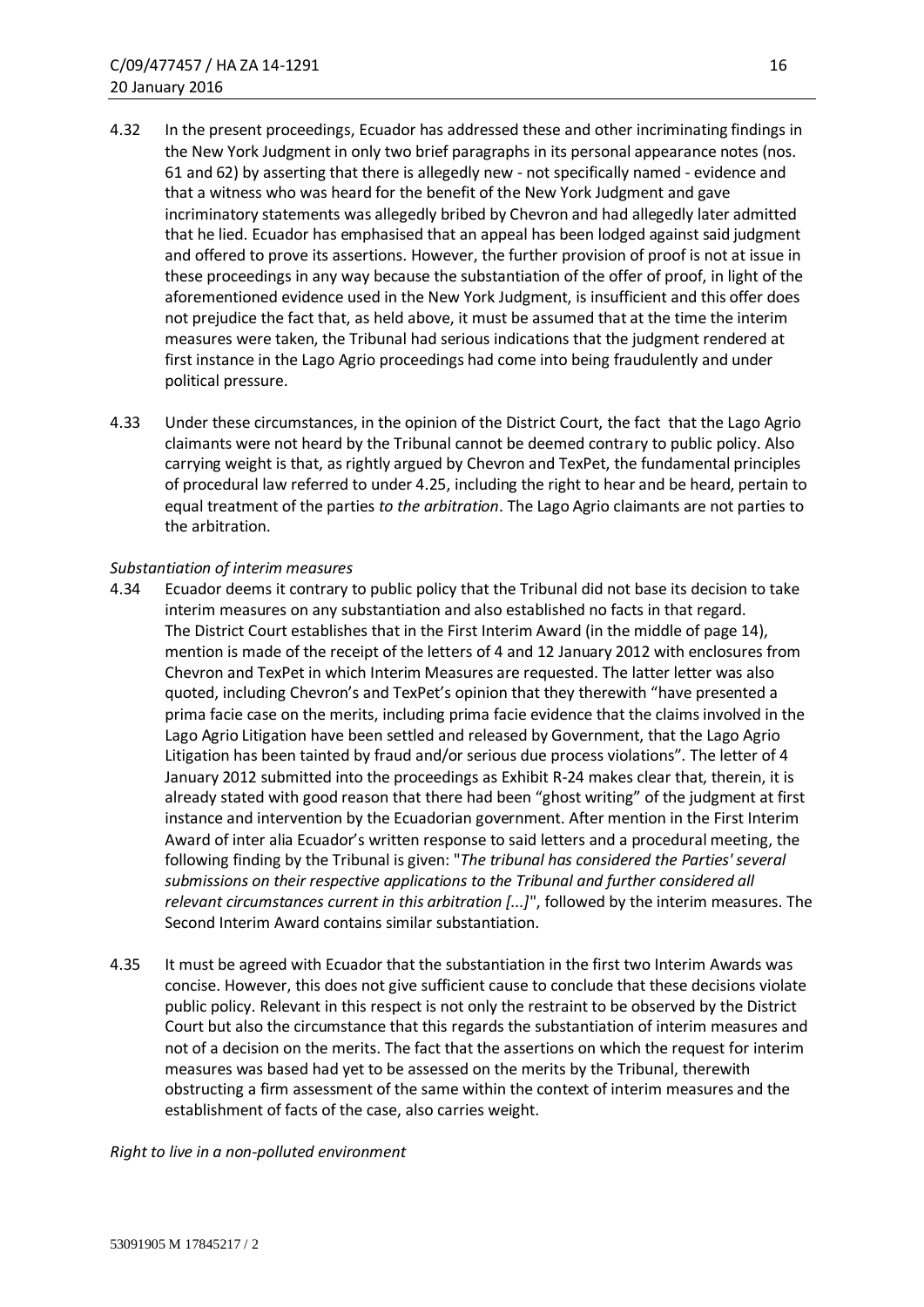- 4.36 In connection with the reliance on violation of public policy, the District Court furthermore concurs with Chevron's and TexPet's opinion that Ecuador's assertion that the Tribunal has deprived the Ecuadorian citizens of the fundamental right to live in a non-polluted environment lacks any basis in fact and the law. The fact that the Tribunal ruled in its First Partial Award that the 1995 Settlement Agreement obstructs Chevron and TexPet being sued by Ecuadorian citizens on the basis of so called "diffuse claims" - as the opposite of individual environmental claims (which are, according to the Tribunal, not subject to the 1995 Settlement Agreement), which do involve personal (impending) environmental damage does not deprive these citizens of the right to lodge such diffuse claims against Ecuador. The District Court likewise shares Chevron's and TexPet's position that Ecuador has insufficiently explained its assertion that such right of any person to a clean environment has horizontal effect (between Ecuadorian citizens and private enterprises like Chevron and TexPet), while the placement of this right in the Ecuadorian constitution - a law that may be assumed to establish (exclusively) the relationship between a state and its citizens - constitutes a key contra-indication for that horizontal effect. As mentioned, the Tribunal's decision does not in any way obstruct the filing of individual environmental claims involving personal (impending) environmental damage.
- 4.37 The conclusion from the foregoing is that, in the opinion of the District Court, there is no violation of public policy or good morals as referred to in Article 1065(1), opening words and under (e) of the Dutch Code of Civil Procedure. In so far as Ecuador intended to argue that its assertions, discussed in paragraph 4.27 *et seq.*, should (also) lead to the finding that the Tribunal exceeded its mandate, this argument - which lacks any explanation - must be laid aside.

#### *Article 1065(1), opening words and (c) of the Dutch Code of Civil Procedure*

- 4.38 According to Ecuador, the Tribunal's decision regarding Ecuador's violation of the first two Interim Awards, included in the Fourth Interim Award, is not, by its nature, an interim measure, and it therefore could not be granted in an Interim Award. As a result, in Ecuador's opinion, the arbitrators acted in violation of the provisions of Article 26(2) of the UNCITRAL Rules 1976. Chevron and TexPet challenged this assertion with substantiation.
- 4.39 Article 26 of the UNCITRAL Rules 1976 contains provisions about interim measures and reads:
	- *1. At the request of either party, the arbitral tribunal may take any interim measures it deems necessary in respect of the subject-matter of the dispute, including measures for the conservation of the goods forming the subject-matter in dispute, such as ordering their deposit with a third person or the sale of perishable goods.*
	- *2. Such interim measures may be established in the form of an interim award. The arbitral tribunal shall be entitled to require security for the costs of such measures.*
	- *3. A request for interim measures addressed by any party to a judicial authority shall not be deemed incompatible with the agreement to arbitrate, or as a waiver of that agreement.*
- 4.40 The District Court shares Chevron's and TexPet's opinion that, considering the broad authority vested in the Tribunal by virtue of Article 26(1) of the UNCITRAL Rules 1976 ("any interim measures"), it is impossible - absent further explanation, which is lacking - to see why the Tribunal might not be authorised to pronounce the contested finding that the interim measures pronounced earlier had been violated by Ecuador in the context of the same interim measures. Relevant in that regard is the fact that this finding was apparently inspired as a necessary stimulus for Ecuador to comply with the interim measures as yet, therewith establishing the correlation between the interim measures pronounced earlier and the